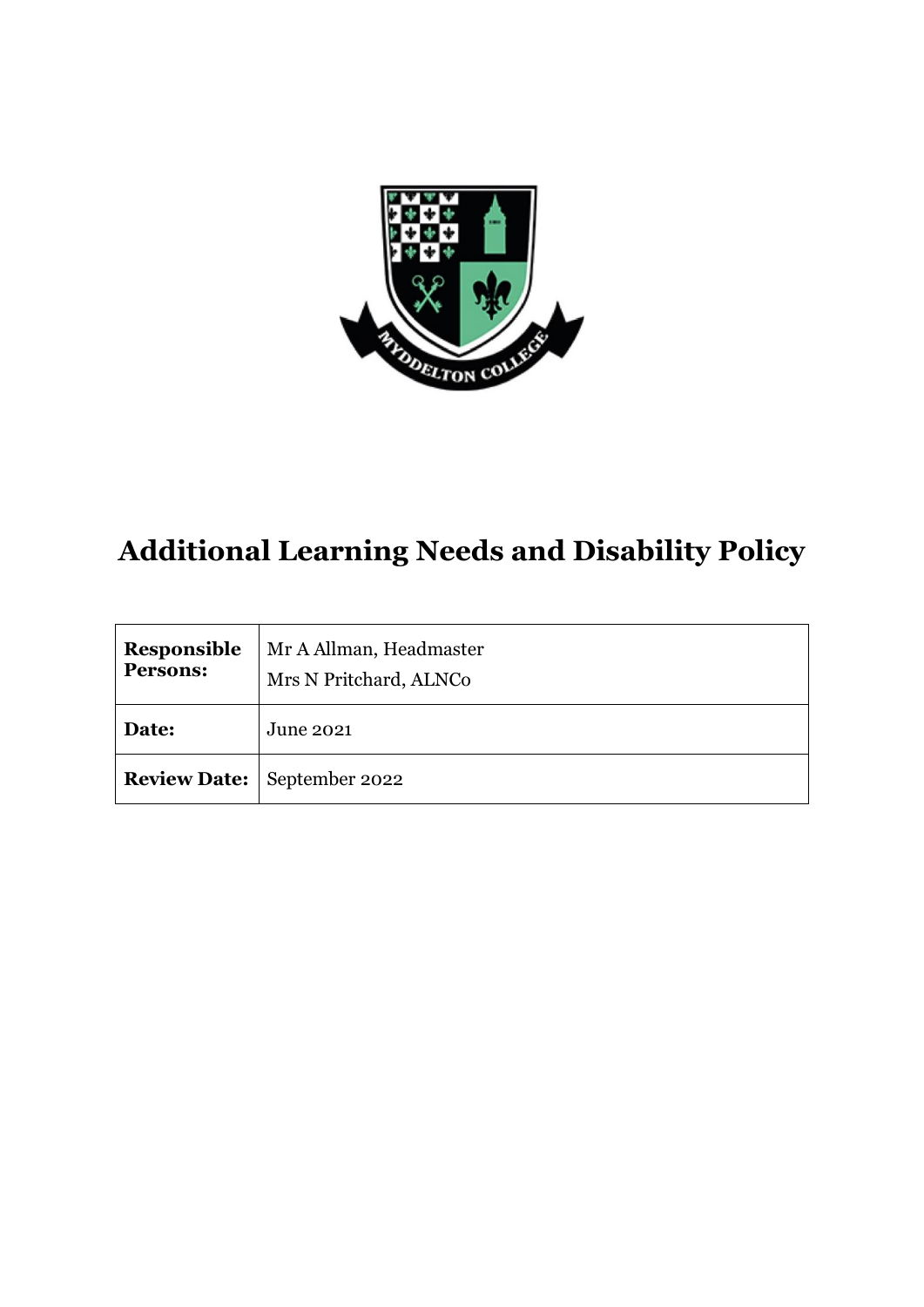# **CONTENTS**

- **1. Aims and Objectives**
- **2. Legislation and Guidance**
- **3. Definitions**
- **4. Roles and Responsibilities**
- **5. ALN Information Report**
- **6. Monitoring Arrangements**
- **7. Links with Other Policies and Documents**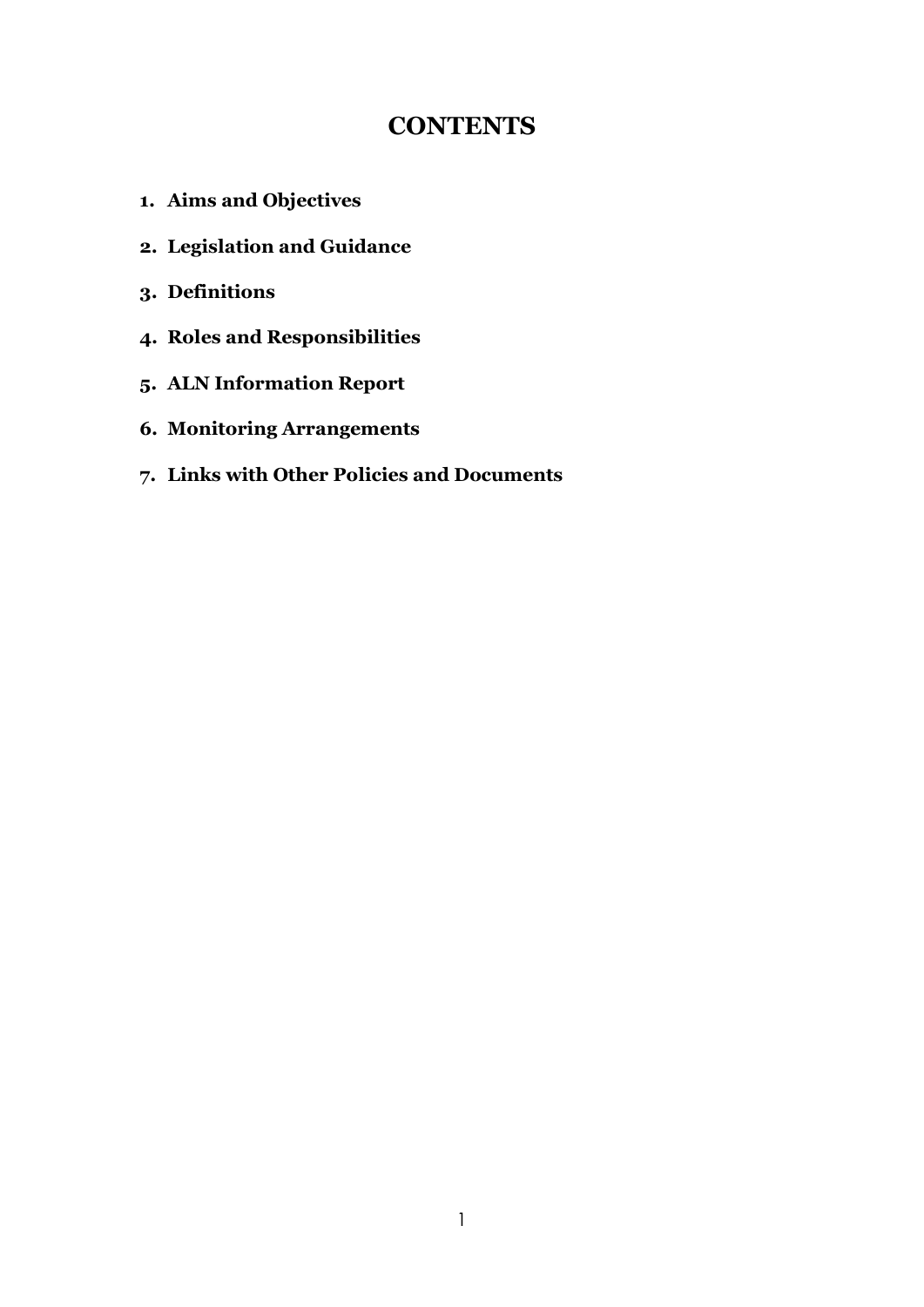# **SECTION 1: AIMS AND OBJECTIVES**

# **Introduction**

This document details a whole school ALND policy and aims to:

- Set out how this school will ensure that the necessary support, provision and inclusive education is made for pupils with additional learning needs and disability (ALND).
- Explain the roles and responsibilities of everyone involved in providing for pupils with additional learning needs.
- This policy was developed by the SENCo with support from the Headmaster and is shared with the whole school through the school online system.

# **Values**

Myddelton College firmly believes that all pupils should enjoy equal access to the curriculum and should be given appropriate support to overcome any potential barriers to learning.

The school is committed to valuing all contributions and achievements from all pupils and endeavours to cultivate an inclusive spirit where differences in learning and ability are recognised, supported and celebrated in equal measure.

We regard every teacher as a teacher of every child or young person in the college, including those with ALND.

This policy seeks to adhere to the principles set out by the Additional Learning Needs and Education Tribunal (Wales) Act 2018, as set out below:

- identification and intervention in relation to ALN should take place at the earliest opportunity;
- all those involved in providing support to children and young people with ALN should work together in the best interests of the child or young person;
- transitions should be planned in advance and consideration given to supporting transition into adulthood;
- the views, wishes and feelings of the child, child's parent or young person should be at the heart of all decision making processes;
- meeting the needs of learners with ALN should be a part of a whole school approach to school improvement;
- learners must be supported to participate in mainstream education and in the National Curriculum as fully as possible wherever this is feasible; and
- Compliance with the Welsh Language Standards.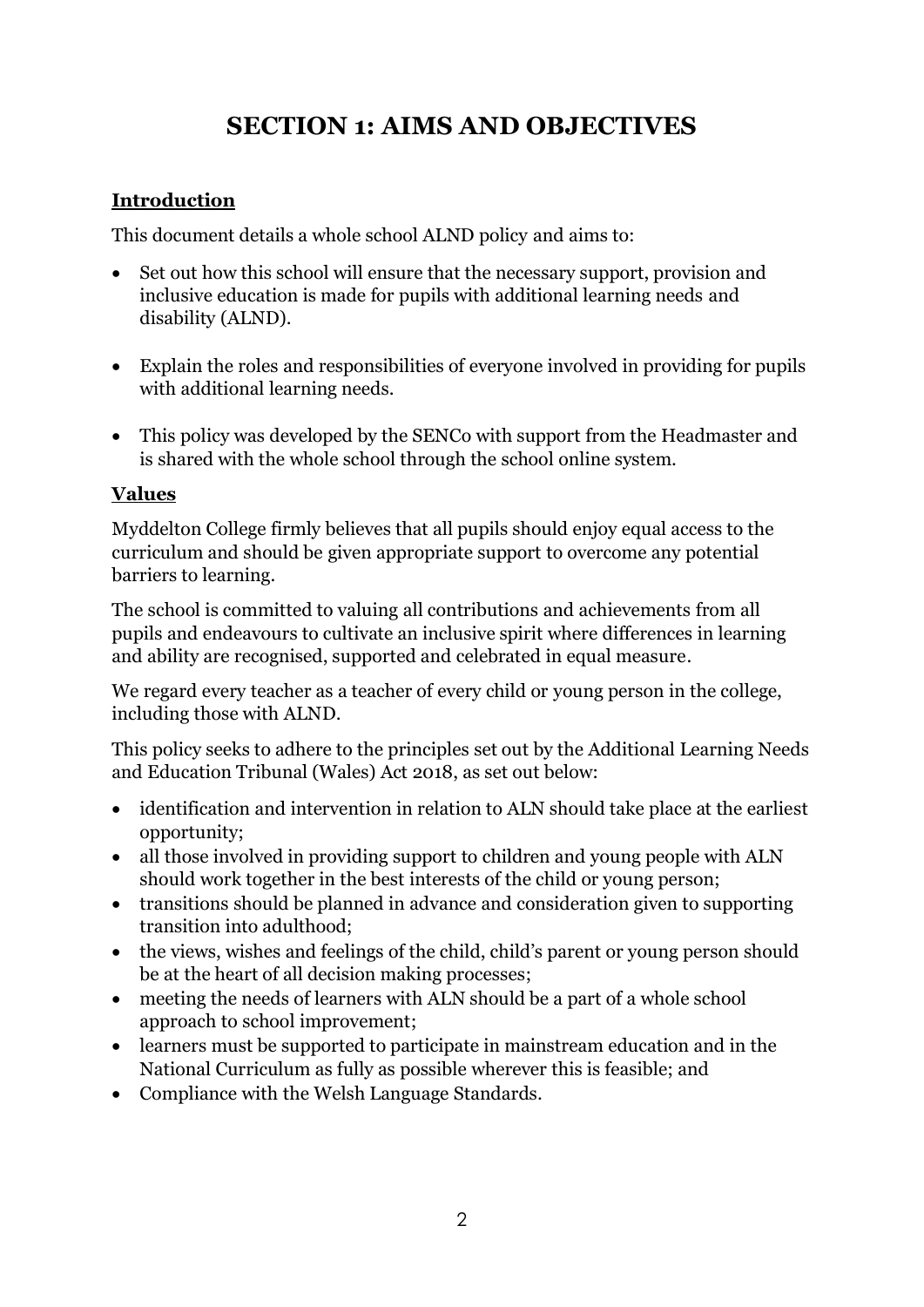# **Aims and Objectives**

We will:

- ensure that all our learners with ALND are supported to overcome barriers to learning in order to immersive themselves in all aspects of school life, with full access to the curriculum and pride in achieving their full potential;
- place importance on early identification of needs and the implementation of timely and effective, individualised interventions;
- focus on the early identification and assessment of the additional learning needs of students during transition periods. This includes both transitions to and from the school (including moving on to further education or a career) and transitions taking place within the school;
- fully support all school departments in the early identification, assessment and planning for pupils with ALN;
- work closely with boarding house staff to ensure essential cross over support between school and boarding environs;
- carry out effective monitoring and regular evaluations of the interventions in place, in order that they might appropriately adapted, whenever necessary, to deliver the desired outcomes;
- recognise that the needs of the learner may change over time and that most pupils may need some form of support at some point in their education. Ensure that the school ALND system is able to adapt as flexibly as possible to accommodate the potential variations of a learner's needs through the practise of high quality teaching and a differentiated approach where appropriate;
- emphasise high aspirations for person-centred outcomes that are timely, measurable and achievable for our pupils with ALND;
- foster an understanding and acceptance of differences, additional learning needs and disability that encourages confidence and pride in each individual, including those with ALND;
- demonstrate a person-centred approach to learning where pupils and their family are placed at the centre of discussion and are involved as much as possible in planning for their needs;
- work in partnership with parents and guardians and ensuring that all aspects of their child's progress and achievement are fully and regularly shared;
- develop strong and cooperative link with external agencies in order to acquire specialist advice and facilitate the best support for pupils with ALND;
- aim to develop links with other schools, in order to share ideas and best practice, in relation to supporting pupils with ALND.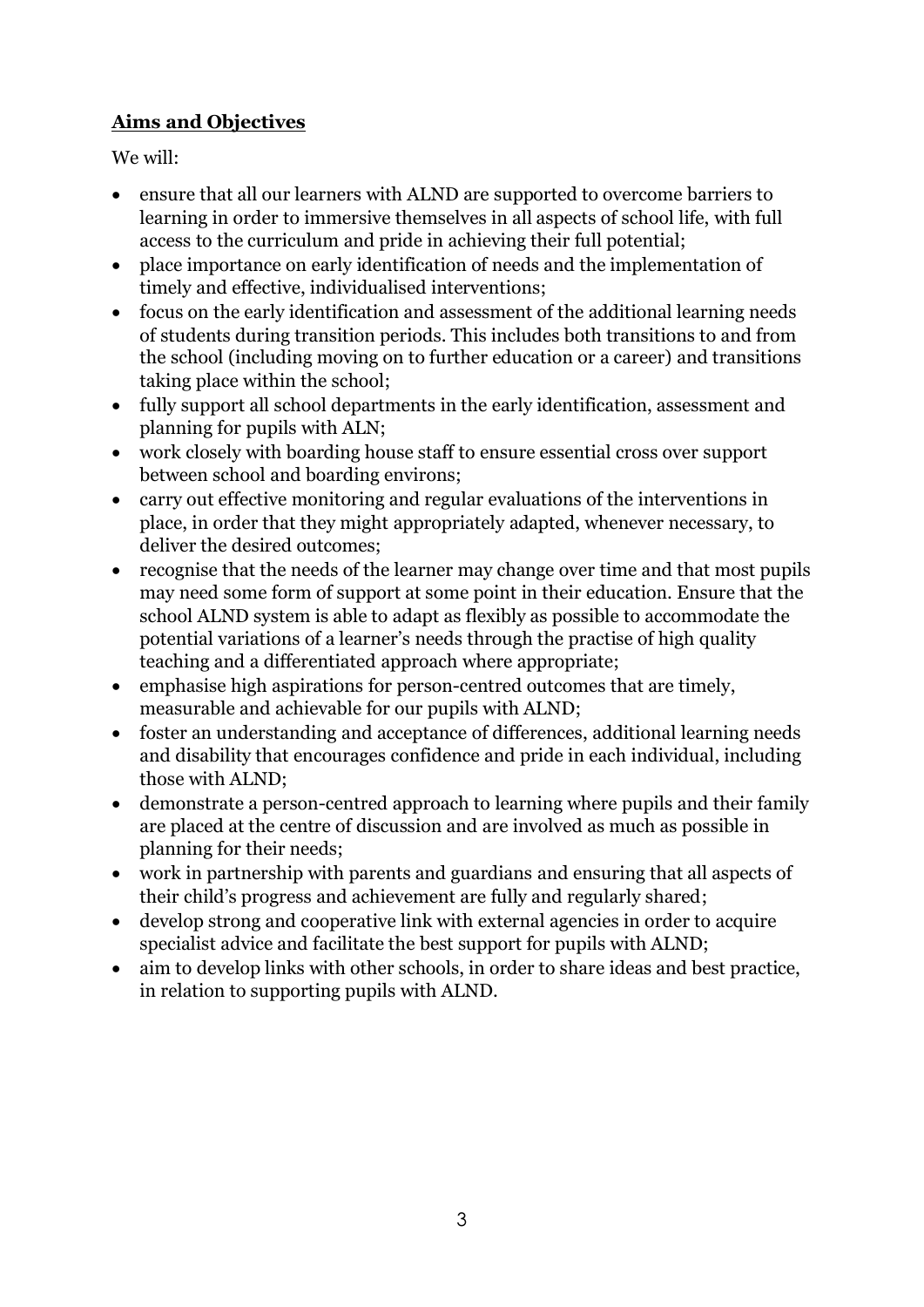# **SECTION 2: LEGISLATION AND GUIDANCE**

This policy is based on the statutory 'Special Educational Needs Code of Practice for Wales 2004' but will be guided by the 'Welsh Additional Needs Code of Practice (0- 25)' published in draft in December 2015, and with reference to the guidance set out within 'Implementing the Additional Learning Needs and Education Tribunal (Wales) Act 2018', in advance of the implementation of the new code. Also, the statutory guidance, 'Planning to increase access to schools for disabled pupils 2018'.

In addition, this policy relates to the following legislation:

- Additional Learning Needs and Education Tribunal (Wales) Act 2018.
- The Equality Act 2010 (issued under paragraph 2(4) of schedule 10 of the Equality Act 2010 ('The Act').
- The Child and Families Act 2010
- The Education Act 1996
- Supporting Learners with Healthcare Needs Guidance (2018)

# **SECTION 3: DEFINITIONS**

Section 2(2) of the Additional Learning Needs and Education Tribunal (Wales) Act 2018 ('the Act') confirms that a child of compulsory school age or person over that age has a learning difficulty or disability for the purposes of the Act if he or she:

- has a significantly greater difficulty in learning than the majority of others of the same age (section  $2(2)(a)$ ); or
- has a disability which prevents or hinders them from making use of facilities for education or training of a kind generally provided for others of the same age in mainstream maintained schools or a FEI (section 2(2)(b)).

A pupil must not be regarded as having a learning difficulty solely because the 'language or medium of communication of the home is different from the language in which he or she is or will be taught'.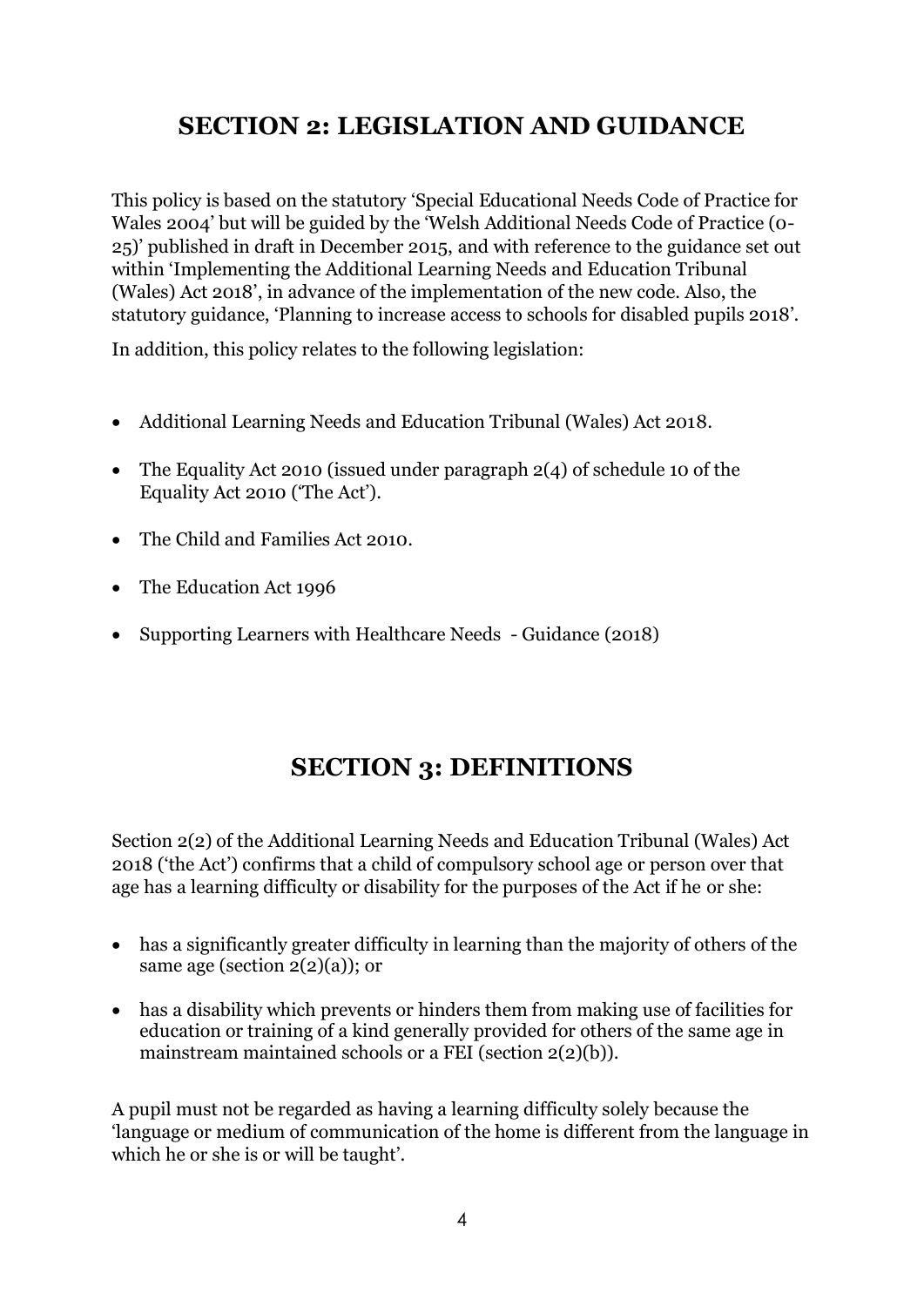The term 'learning difficulty' covers a broad range of conditions including dyslexia, dyspraxia, dyscalculia, attention deficit (hyperactivity) disorder, sensory processing disorder, speech and language disorders, emotional or behavioural difficulties, autism spectrum condition.

Not all disabled children and young people will have ALN. However if their disability prevents or hinders them from making use of educational facilities or strategies, which are the kind generally provided for others of the same age and so requires an additional learning provision as a result, then they are to be regarded as having additional learning needs.

It is the objective of all staff to recognise students who show outstanding aptitude and to provide planned activities fitting to their requirements. Those pupils who are considered 'more able and talented' should not be thought of as having ALN solely on the basis of their superior ability or talent. It is recognised that a learner could be more able and talented and also have additional learning needs that require additional learning provision, in another aspect of their ability.

Not all children and young people with a medical need will have ALN and the two are not the same. However, in some cases, medical conditions may have a significant impact on the child or young person's experiences and the way they are able to function in school. The impact may be direct (the medical condition may affect cognition, physical abilities, emotional or behavioural states) or indirect (causing disruption in accessibility to their education).

Slow progress and low attainment do not necessarily mean that a child has ALN and should lead automatically to a learner being recorded as such. However, this may be an indicator of an ALN.

The 'Welsh Additional Needs Code of Practice (0-25) (Draft)' categorises special needs into four categories:

- Communication and Interaction
- Cognition and Learning
- Behaviour, Emotional and Social
- Sensory, Physical and Medical

Additional learning needs can relate solely to one of these categories or be a combination of any of the four. Most children and young people will require additional support in some part of their education at some point and supporting their additional learning needs can be facilitated through careful analysis of the individual's learning differences (including any medical and/or pastoral aspects) and relevant, appropriate adaptation of the curriculum in order to enable access and achievement in line with their potential.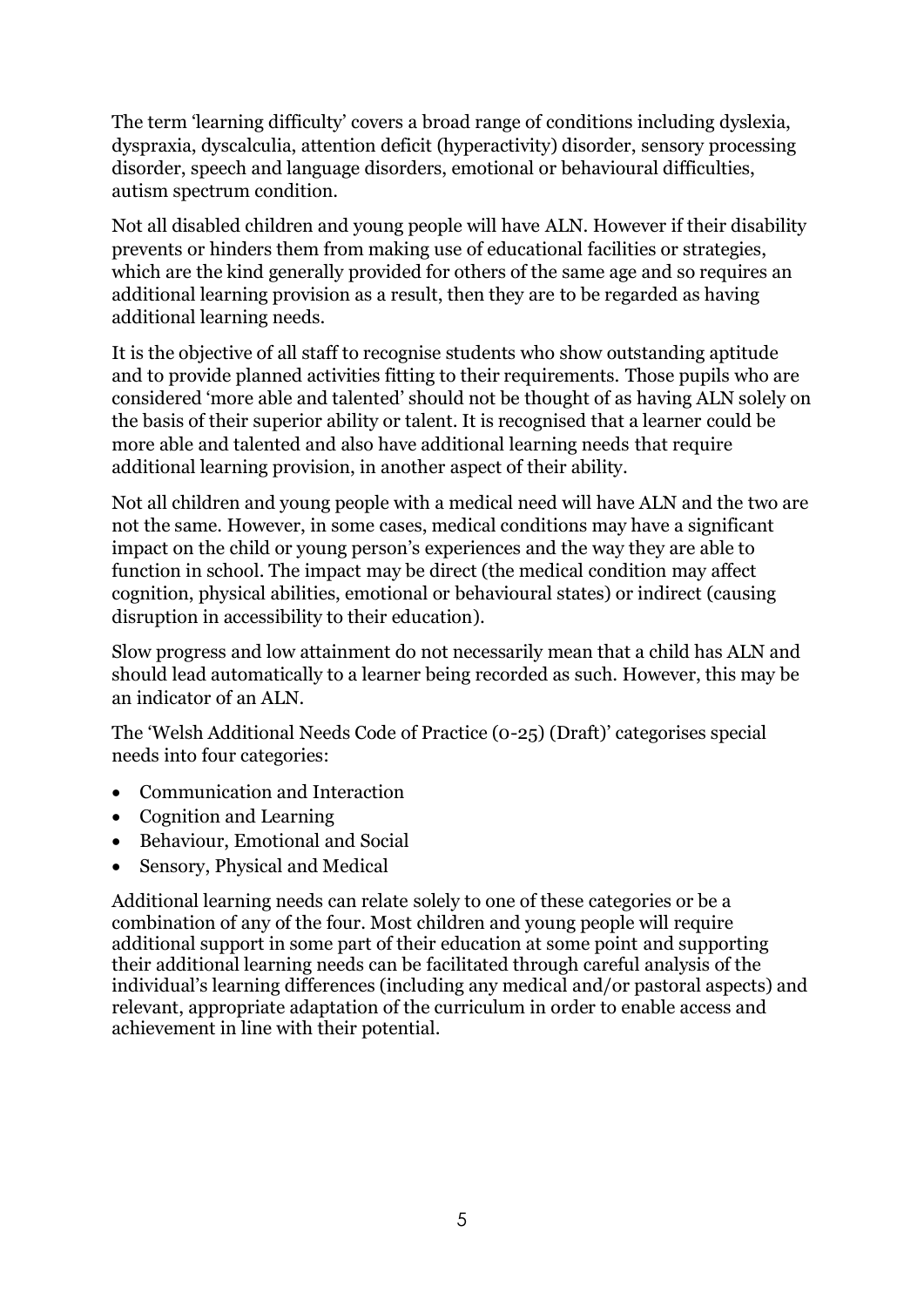# **SECTION 4: ROLES AND RESPONSIBILITIES**

# Headmaster: Mr Andrew Allman

Assistant Headmistress and ALNCo/SENCo: Mrs Nikki Pritchard

# **The ALNCo (Additional Learning Needs Coordinator)**

The ALNCo is Mrs N Pritchard, BSc (Hons), PGCE, CertEd (NASENCO), CertEd (Dyslexia), AMBDA, DipEd (Teaching Welsh as a Second Language - Primary), ELKLAN Level 3.

The ALNCo is the individual with overall responsibility for ensuring the needs of all learners with ALN with the education setting are met.

In line with guidance provided in the Code of Practice, the key responsibilities of the ALNCo should include the following:

- promoting inclusion within the education setting;
- becoming a source of expertise on ALN by developing specialist skills and knowledge;
- coordinating provision across the education setting's policy on ALN, including a role in managing the allocation of learning support staff;
- contributing to the development and implementation of appropriate ALN procedures and systems within the education setting, including strategic financial planning, effective deployment of resources and data collection and analysis, with a view to improved outcomes for learners with ALN;
- providing professional support to all staff to enable the early identification, assessment and planning for learners with ALN, ensuring Individual Support Plans are developed and reviewed appropriately in line with the Person Centred Practice ethos;
- liaising with maintained schools and FEIs where relevant, to facilitate a smooth transition between settings for learners with ALN;
- liaising with careers specialists to ensure that learners with ALN receive appropriate careers advice;
- assisting in professional learning of staff within the education setting to better meet the needs of learners with ALN;
- keeping up on the latest guidance and support available for ALN;
- working strategically with the senior leadership team to ensure the education setting is meeting its responsibilities under the Act, this Code and the Equality Act 2010; and
- enhancing their own professional learning by liaising with the other ALNCos to develop and share experience and best practice.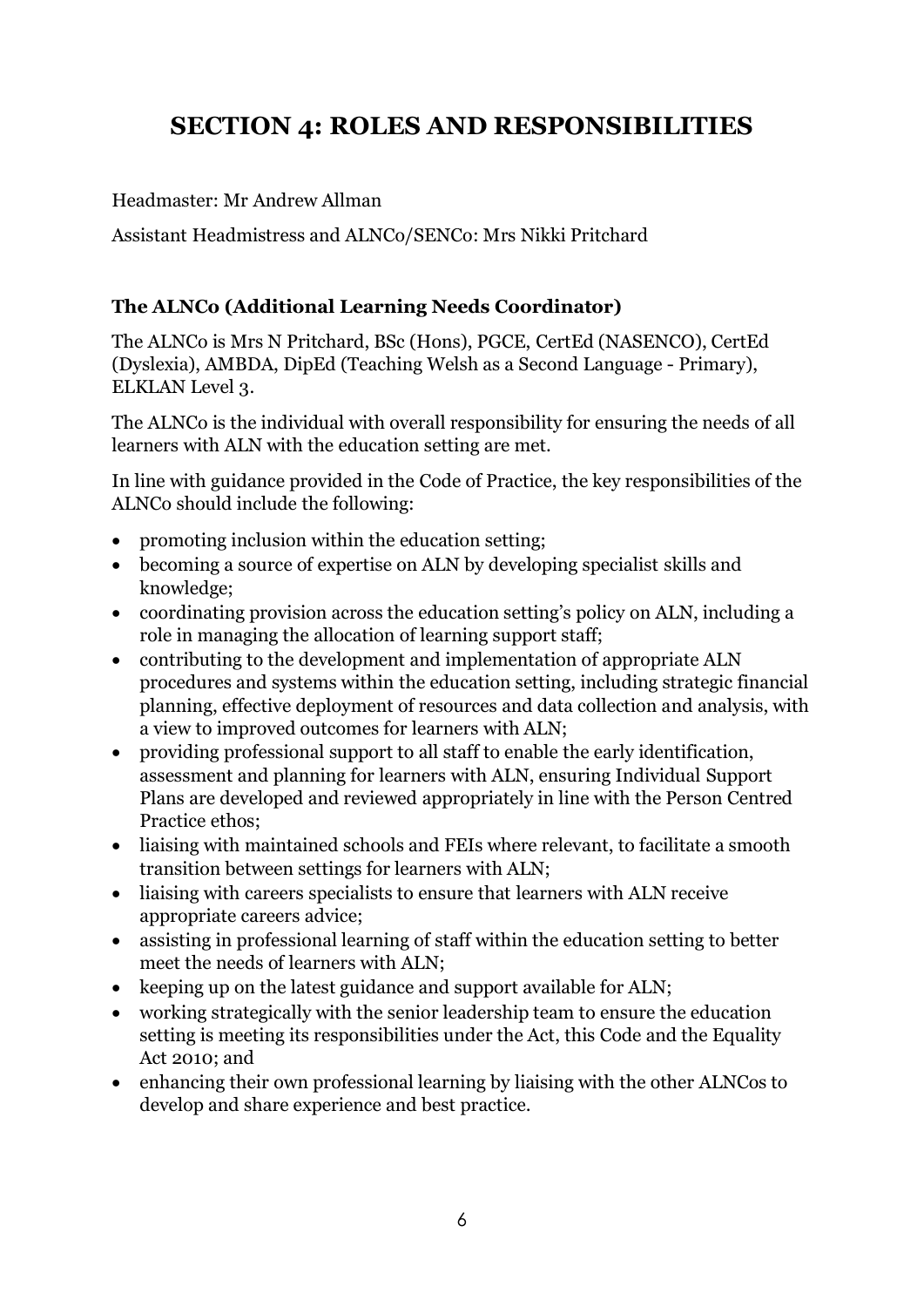# **The Headmaster**

The Headmaster will:

- help to raise awareness of ALN issues at Senior Leadership Team meetings;
- monitor the quality and effectiveness of ALN and disability provision within the school and update the Senior Leadership Team on this;
- work with the ALNCo and the Senior Leadership Team to determine the strategic development of the ALND policy and provision in the school;
- work with the ALNCo and the Senior Leadership Team to determine the strategic development of the ALND policy and provision in the school;
- have overall responsibility for the provision and progress of learners and/or a disability.

# **The Teachers**

Every teacher in the school is responsible for:

- the progress and development of every pupil in their class;
- working closely with other teachers and specialist staff to plan and assess the impact of support and interventions and how they can be linked to classroom teaching;
- working with the ALNCo to review each pupil's progress and development and decide on any changes to provision.

# **The Learner**

Importance is placed upon the pupil being central to all thinking about their education and well-being. As part of a person-centred approach, all learners are encouraged to be as fully involved possible in their learning and provision – ensuring that the voices and needs of the learner are heard and actioned when planning and delivering their support. Pupils' aspirations will be listened to and wherever possible incorporated into their individual development plan. All plans for intervention are discussed with the learner and pupils are encouraged to set a personal area for improvement on their action plans and subsequently, self-evaluate and reflect (with support where necessary) regularly upon the progress they have made and any next steps, moving forward.

# **Parents and Guardians**

Parental partnership is essential when identifying a pupil's potential learning difficulties and any subsequent planning for provision. Parents should inform the school directly if they have cause for concern regarding their child's progress or behaviour. All Individual Support Plans contain suggestions for home support that are designed to develop the parent partnership. Parents retain the overall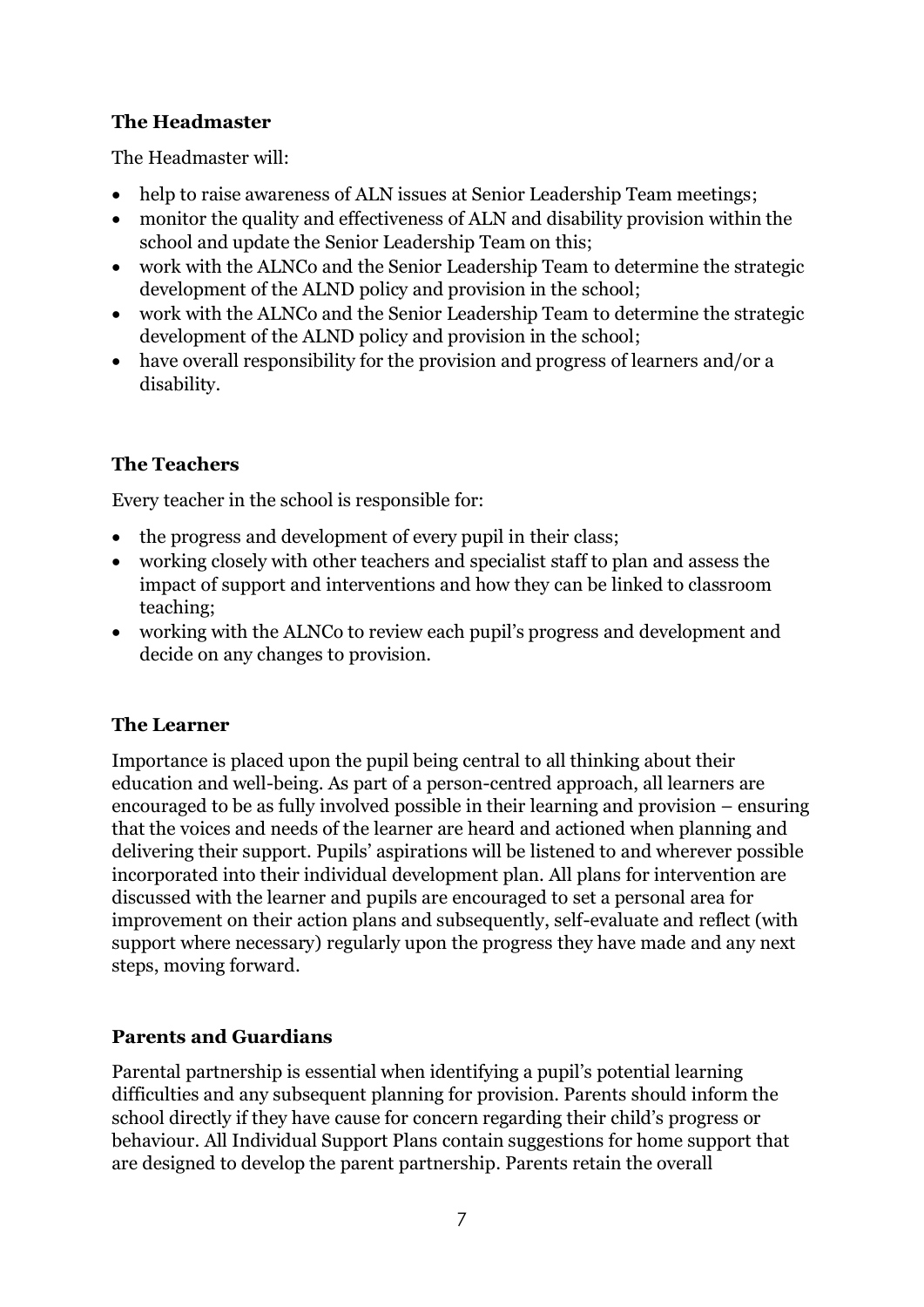responsibility for decisions regarding their child's additional learning needs and the school endeavours to support parents with their choices.

# **SECTION 5: ALND INFORMATION REPORT**

# **Categories of ALND that are provided for:**

Our school currently provides additional and/or different provision for a range of needs, including:

- Communication and Interaction: Autism Spectrum Condition, Speech and Language Difficulties.
- Cognition and Learning: Dyslexia, Dyspraxia.
- Social, Emotional and Mental Health Difficulties: Attention Deficit (Hyperactivity) Disorder.
- Sensory and/or physical needs: Cerebral Palsy, Visual Impairments, Processing Difficulties.
- Moderate Learning Difficulties: Pupils with Moderate Learning Difficulties (MLD) will have attainments below expected levels in most areas of the curriculum, despite appropriate interventions. Their needs will not be able to be met by normal differentiation and the flexibilities of the [National](https://www.specialeducationalneeds.co.uk/national-curriculum1.html)  [Curriculum.](https://www.specialeducationalneeds.co.uk/national-curriculum1.html) They are recorded as MLD since additional educational provision is being made to help them to access the curriculum. Pupils with Moderate Learning Difficulties have much greater difficulty than their peers in acquiring basic literacy and numeracy skills and in understanding concepts. They may also have associated speech and language delay, low self-esteem, low levels of concentration and under-developed [social skills.](https://www.specialeducationalneeds.co.uk/social-skills.html)

# **Identifying Pupils with ALN and Assessing their Needs:**

Pupils' current skills and levels of attainment are assessed on entry and will take note of previous settings and Key Stages, where appropriate. Form Tutors, Heads of House and Subject Teachers will make regular assessments of progress for all pupils and identify those whose progress:

- is significantly slower than those of their peers starting from the same baseline and/or;
- fails to match or better the student's previous rate of progress and/or;
- fails to close the attainment gap between the pupil and their peers and/or;
- widens the attainment gap.

This may include progress in areas other than attainment, for example, social needs.

Slow progress and low attainment will not automatically mean a pupil is recorded as having an ALN.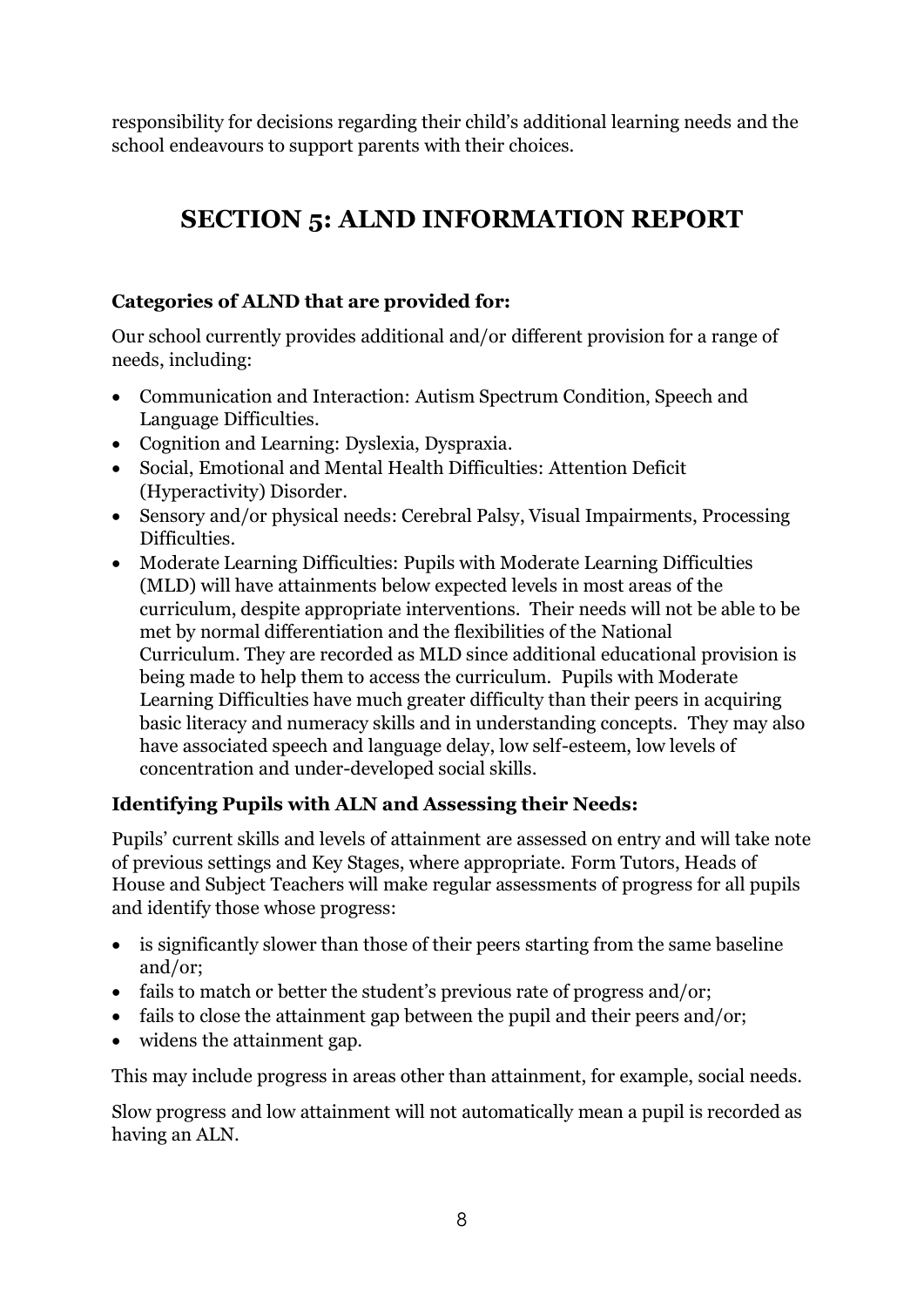When deciding whether special educational provision is required, we will start with the desired outcomes, including the expected progress and attainment, and the views and wishes of the pupil and their parents. We will use this to determine the support that is needed and whether we can provide it by adapting our in-school provision or whether the resourcing of additional support is required.

# **Consulting and Involving Pupils and Parents:**

Early consultations with the pupil and their parents or guardians are held when identifying the need for additional learning provision to be made. Such meetings will ensure that:

- everyone develops a good understanding of the pupil's areas of strength and difficulty;
- parental voice is fully taken into account;
- pupil voice is fully taken into account;
- all participants in the conversation understand and agree upon the outcomes sought for the pupil;
- all participants have a clear understanding of the support plan that will be created for the pupil and are in agreement with the process;

Records will be made of these early conversations.

Parents are formally notified when it is decided that their child will receive ALN support.

#### **Assessing and Reviewing Pupils' Progress towards Outcomes:**

Teachers will work with the ALNCo to provide information about the progress of a pupil that may need additional learning provision. Information collated by teachers should clearly illustrate if, when and how the pupil needs support within their lessons.

The process will involve:

- the teacher's assessment and experience of a pupil;
- their previous progress and attainment and behaviour;
- other teachers' assessments, where relevant;
- the individual's development in comparison to their peers and national data;
- the views and experience of parents;
- the pupil's own views;
- advice from external support services, if relevant.

All teachers and support staff who work with the pupil will be made aware of their needs, the outcomes sought, the support provided, and any teaching strategies or approaches that are required. The efficacy of the support and interventions and their impact on the pupil's progress is regularly reviewed.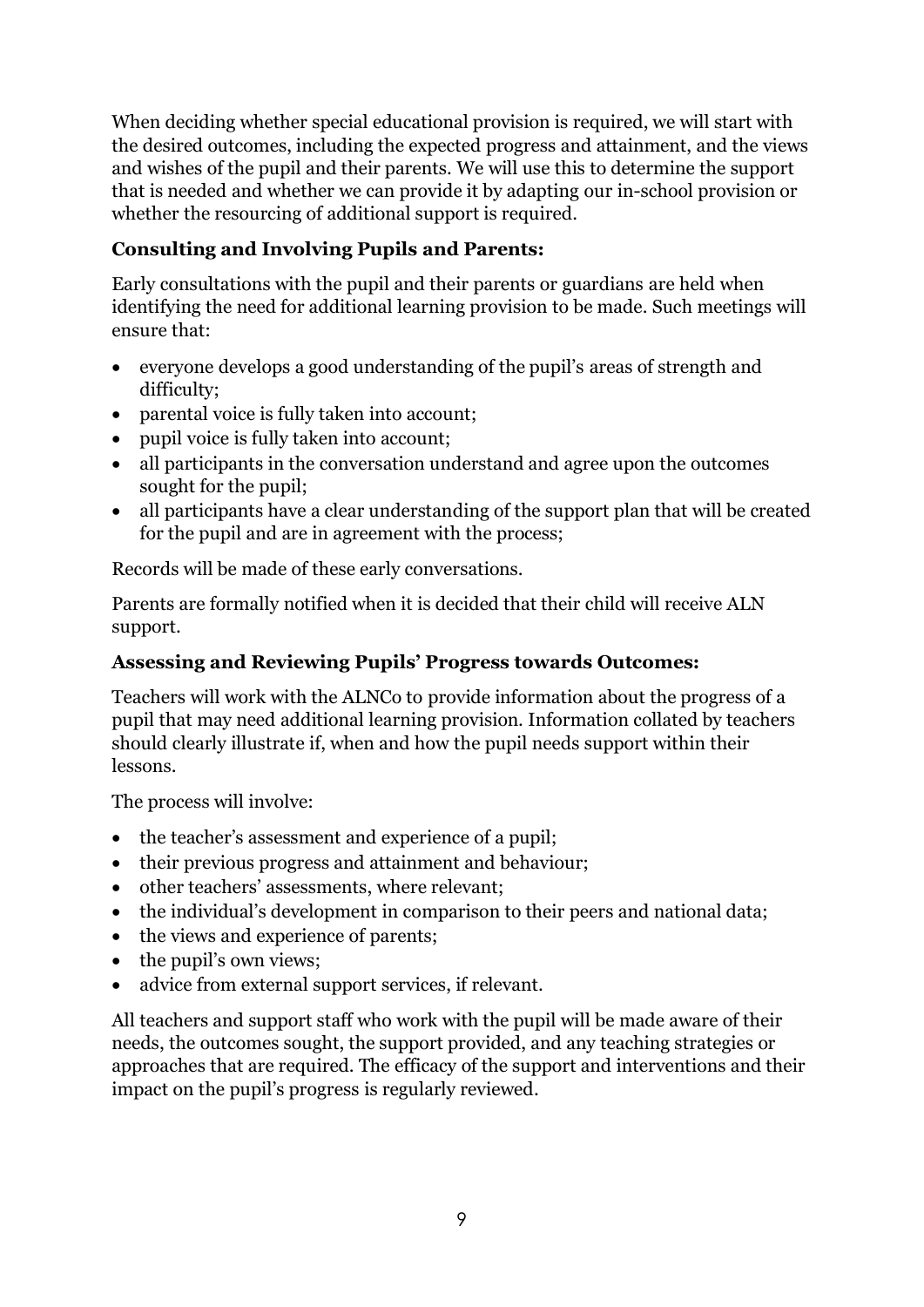# **Supporting Pupils Moving Between Phases and Preparing for Adulthood:**

Information is shared appropriately when a pupil is moving to or from another school, college or other setting. We will agree with parents and pupils which information will be shared as part of this and will use the information in order to facilitate a positive experience and an efficient transition for all involved.

#### **Our Approach to Teaching Pupils with ALN:**

Teachers are responsible and accountable for the progress and development of all the pupils in their class.

#### Identification of Pupils with ALN:

During the application process, parents are asked to inform the school if their child has a specific learning difficulty, additional learning need or any medical requirements that require the resourcing of provision additional to that which is provided within the school's offer. The family is then invited to meet with the Admissions Officer, ALNCo and Headmaster to discuss their child's needs. Each application is treated individually and every effort is made to accommodate and effectively support a learner's needs.

All new admissions sit the appropriate test from the CEM suite of assessments (please refer to The Academic Policy for a detailed description). If, following the results of the assessment, analysis indicates that there may be an additional learning need, the school will consult with parents/guardians and provide recommendations where considered appropriate. This consultation may include a recommendation for their child to be formally assessed, at parents' cost.

The identification of an additional learning need or specific learning difficulty does not preclude a child from admission to the school, since we acknowledge that most children will have the need for additional support at some point and are able to be supported effectively through all a combined approach from staff, parents and the pupil.

Myddelton College operates a graduated approach when implementing support for all of our pupils, incorporating all/most of the following approaches, as appropriate:

- 1. Scaffolding and differentiation within the classroom as required.
- 2. Targeted support, including intervention lessons.
- 3. The involvement of external professional agencies for advice, support and formal assessment for pupils identified as having potentially wider ranging learning requirements.

Individual Development Plans are written for pupils identified with an ALND. IDP Targets are set in September and are reviewed and amended if necessary at regular intervals during the academic year.

All Individual Development Plans place importance on pupil and parent voice and although they have set times for evaluation, they are considered working documents that may be amended at any point during the year, in order to provide best support for the pupil. To this end, every pupil with an IDP is asked to complete a One Page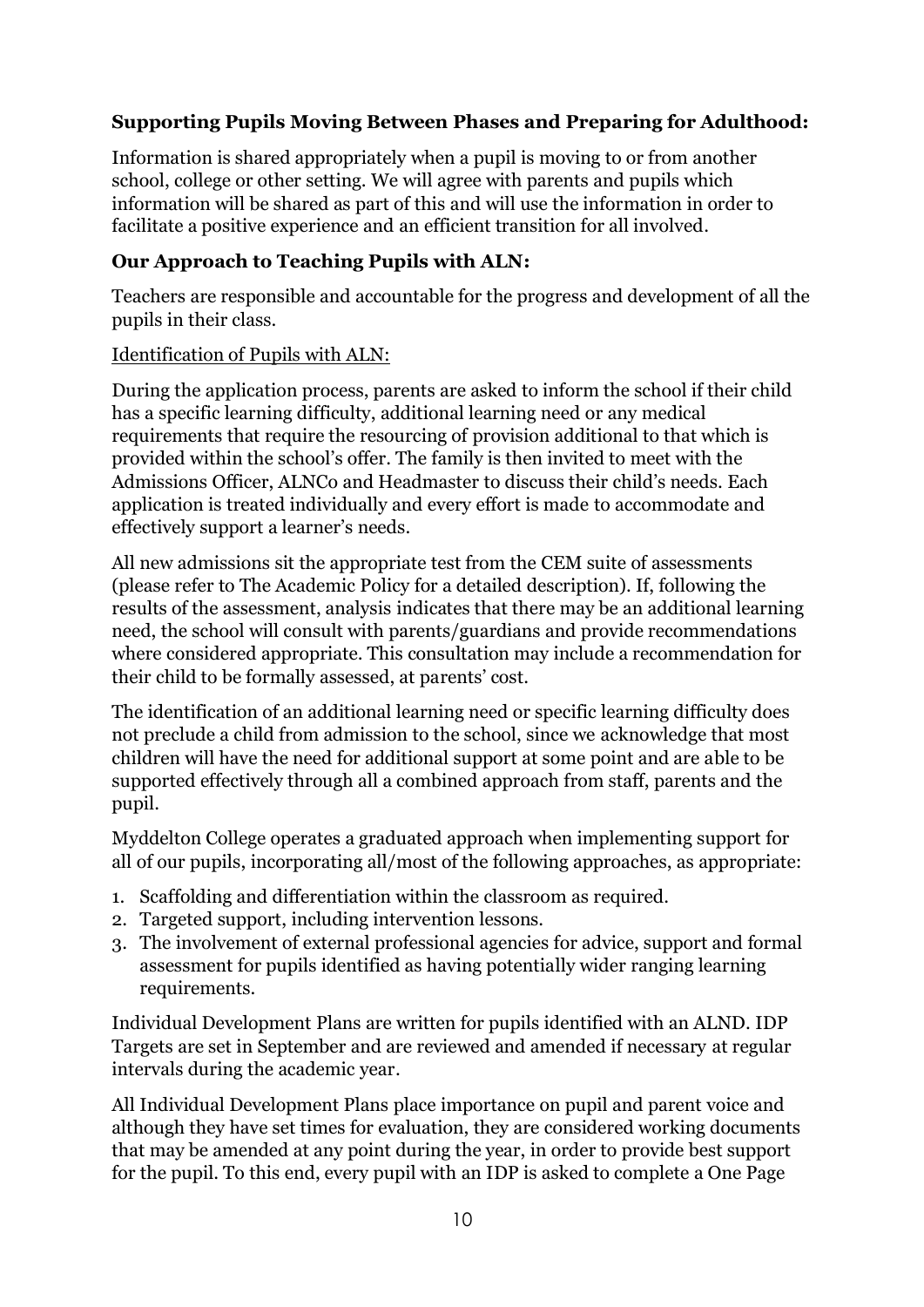Profile. The One Page Profile provides important information from the pupil's point of view, is shared with all staff and can be incorporated into the content of their IDP. Parents and guardians contributions are actively invited through the sharing of the draft IDP, prior to its completion and distribution to staff.

The School encourages parental conversation by maintaining an 'open access' approach. Parents are invited to make appointments through their child's Head of House.

Individual support lessons may be chargeable.

# **Access Arrangements**

As per The Equality Act, 2010, a pupil with identified additional learning needs, disability, medical or physical conditions may be identified as eligible for additional support during public examinations. Evidence will be gathered from the subject teachers, any relevant medical information should be provided by the parents and where necessary, specific assessments by a suitably qualified professional may be necessary. An application will then be made to the examination board, based on the production of a portfolio of 'evidence of need'. Final decisions regarding the eligibility for and nature of access arrangements rest with the relevant examination board.

# **Withdrawal**

Myddelton College reserve the right, following consultation with parents, to ask a parent to withdraw a pupil from the School if:

- A pupil is in need of a formal assessment, individual teaching support, learning support to which a parent does not consent; and/or
- A parent has withheld information from the college which, had the information been provided, would have made a significant difference to the School's management of a pupil's learning difficulties; and/or
- A pupil's learning needs require a level of support or medication which, in the professional judgement of the Headmaster, the School is unable to provide, manage or arrange;
- A pupil has additional needs that make it unlikely he/she will be able to benefit sufficiently from the mainstream education and facilities provided by the college.

Myddelton College will do whatever is reasonable to help parents find an alternative placement which will provide the pupil with the necessary level of teaching and support.

# **Adaptations to the Curriculum and Learning Environment:**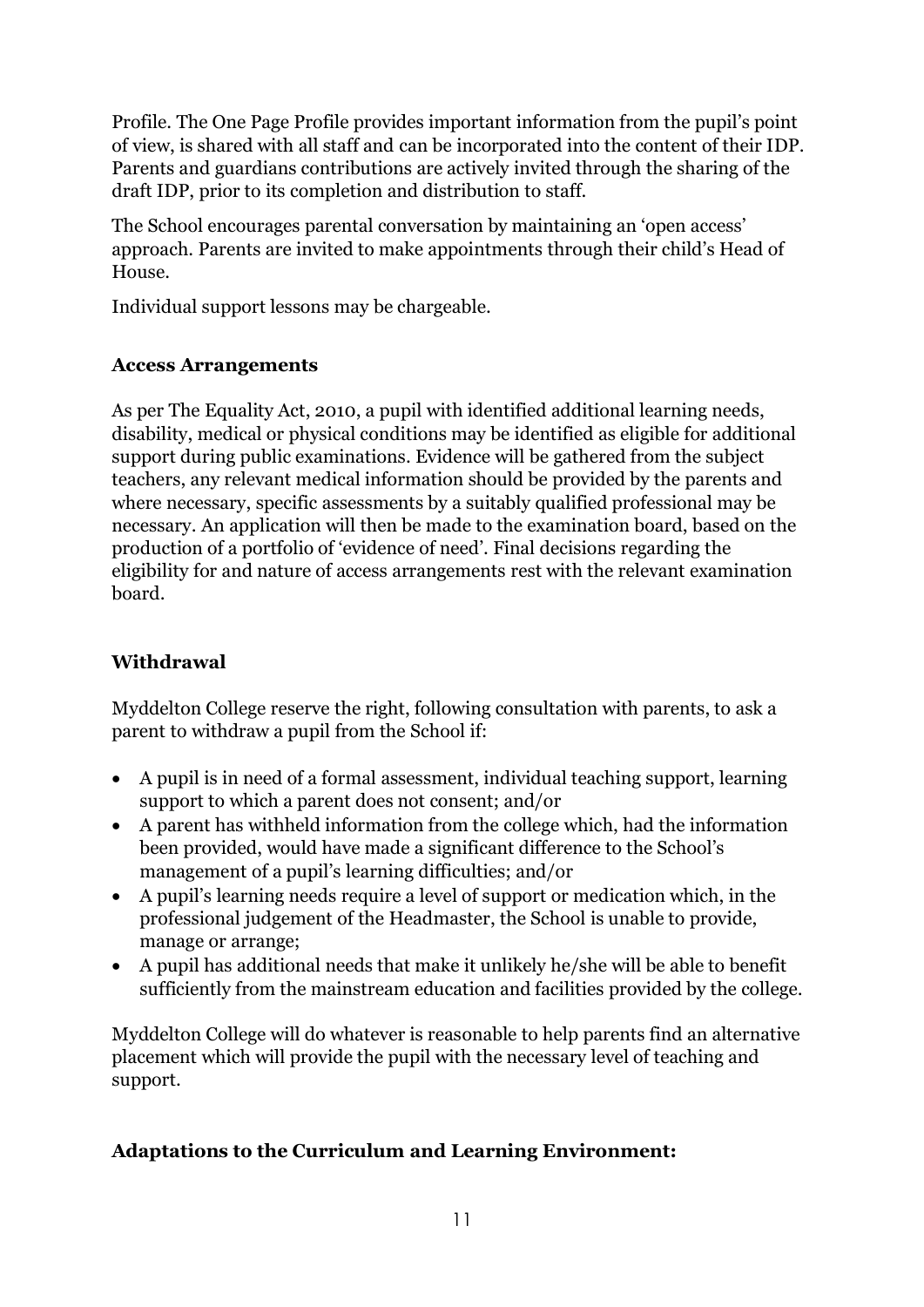The following adaptations are made to ensure all pupils' needs are met:

- A differentiated curriculum to ensure accessibility for all pupils to include differentiation by teaching style, content of lesson, grouping, 1:1 work etc;
- Adaptation of resources and/or staffing;
- Use of recommended aids such as tablets (and inbuilt assistive learning tools such as Microsoft Immersive Reader and Dictate), coloured overlays, visual timetables, larger font, etc;
- Differentiated teaching. Examples include the provision of extra time, preteaching of key vocabulary, multisensory approach to teaching and learning.

# **Additional Support for Learning:**

Strategies and resources to provide pupils with additional learning support are shared with staff through a dedicated ALN OneNote and regular CPD.

Methods of support are designed to deliver a flexible approach to provision, tailored to the needs of the pupil/group of pupils and directly relatable to their learning needs, whilst recognising that these needs may differ greatly depending on the subject:

High quality teaching is the first step in responding to pupils who have ALN.

Ways in which pupils are supported include:

- Access to a differentiated lesson;
- Targeted support from a member of the teaching staff.
- Open access to student pastoral and welfare support.
- Scheduled student pastoral and welfare support.

# **Relevant Staff:**

Mrs Becki Davies, Assistant Headmistress and Head of Pastoral.

Mrs Nikki Pritchard, ALNCo

# **Evaluating the Effectiveness of ALN Provision:**

The school evaluates of the effectiveness of provision for pupils with ALN by analysing and assessing pupils needs via:

- Reviewing pupils' individual progress towards their goals;
- Reviewing the impact of interventions;
- Taking into account the individual pupil's views on the efficacy of the strategies and provision;
- Learning walks conducted by the ALNCo;
- Work scrutiny conducted by the ALNCo;
- Collaborative work by teachers using the collaboration space on the ALN OneNote to share strategies for teaching and learning;
- Provision maps:
- Weekly monitoring meetings (ALNCo and SLT).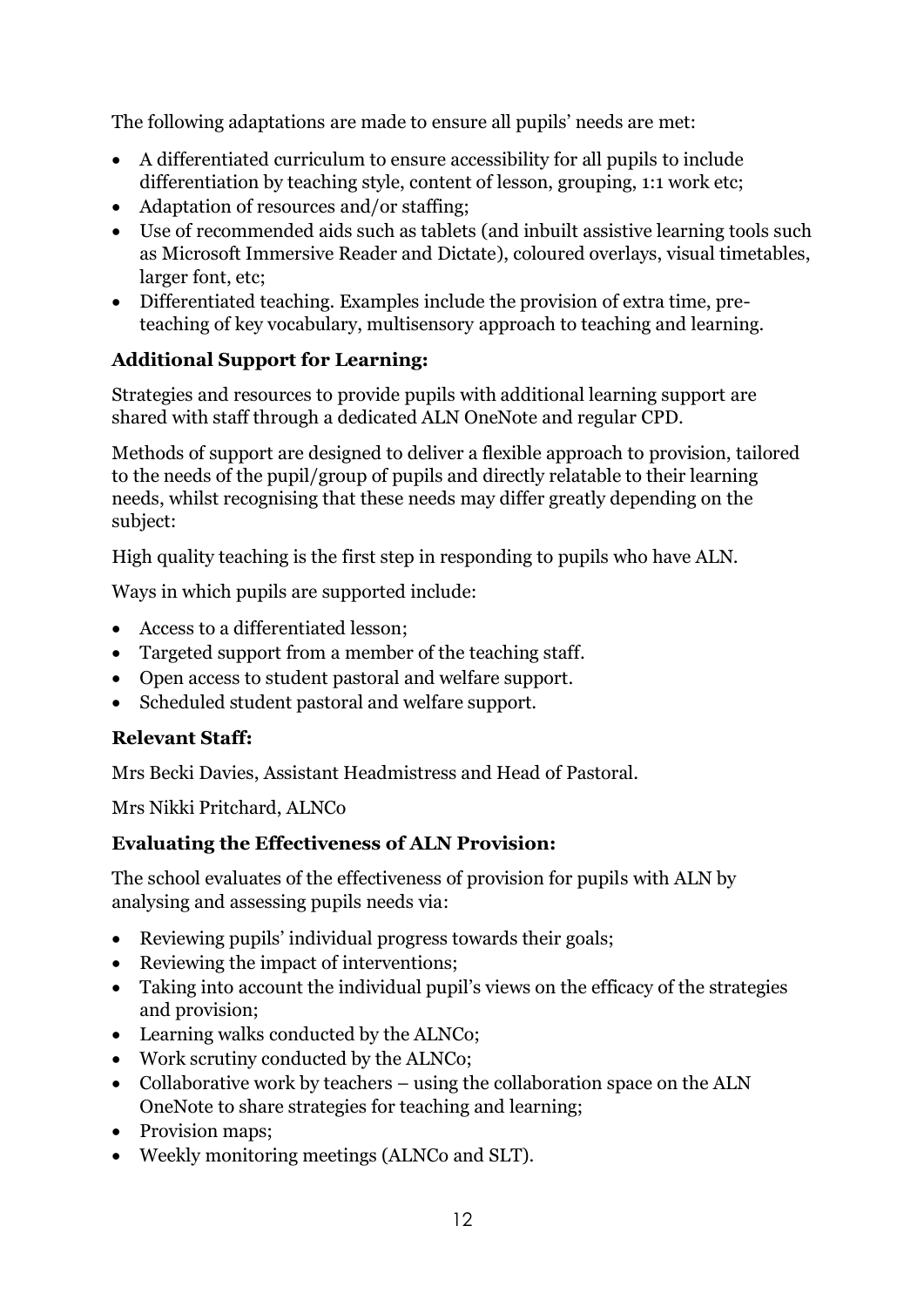- Close collaboration between ALNCo and Examinations Officer with regard to access arrangements;
- Close collaboration between ALNCo and LTTO/PE Department and LTTO/PE Department with pupils and parents;
- Close collaboration between Heads of Houses and ALNCo;
- Access to ALNCo through parents' evenings;
- Parent consultations with ALNCo;
- Holding annual reviews for pupils with statements of SEN or EHC Plans:

#### **Enabling Pupils with ALND to Engage in Activities Available to those in the School who do not have ALND:**

All of our curricular and extra-curricular activities and school visits are available to all our pupils.

All pupils are encouraged to participate on any residential trips.

No pupil is ever excluded from taking part in these activities because of their ALN or disability.

Under the [Equality](https://www.gov.uk/guidance/equality-act-2010-guidance) Act 2010 public sector organisations have to make changes in their approach or provision to ensure that services are accessible to disabled people as well as everybody else.

In accordance with The Equality Act, the school will make reasonable adjustments (without charge) to its provision to ensure that learners with disabilities are not put at a substantial disadvantage to their peers. The nature of these adjustments will be made in consultation with the pupil and parents.

# **Support for Improving Emotional and Social Development:**

The school provides support for pupils to improve their social and emotional development in the following ways:

- A fully inclusive school parliament;
- Pastoral extra-curricular activities;
- Drop in pastoral support for all pupils:
- Targeted 1:1 intervention with the Pastoral Department;
- Access to a School-Based Counsellor;
- Regular, timetabled 1:1 support sessions if necessary;
- Zero tolerance approach to bullying.
- A 'Restorative Practice' approach to behaviour management.

# **Working with Other Agencies:**

The school endeavours to involve other relevant bodies, including health and social care bodies, local authority support services and voluntary sector organisations, in meeting pupils' ALND and supporting their families. Where external agencies are not accessible through the school, every effort will be made to provide parents with the correct course of action required in order to access the service and support and guidance throughout the process.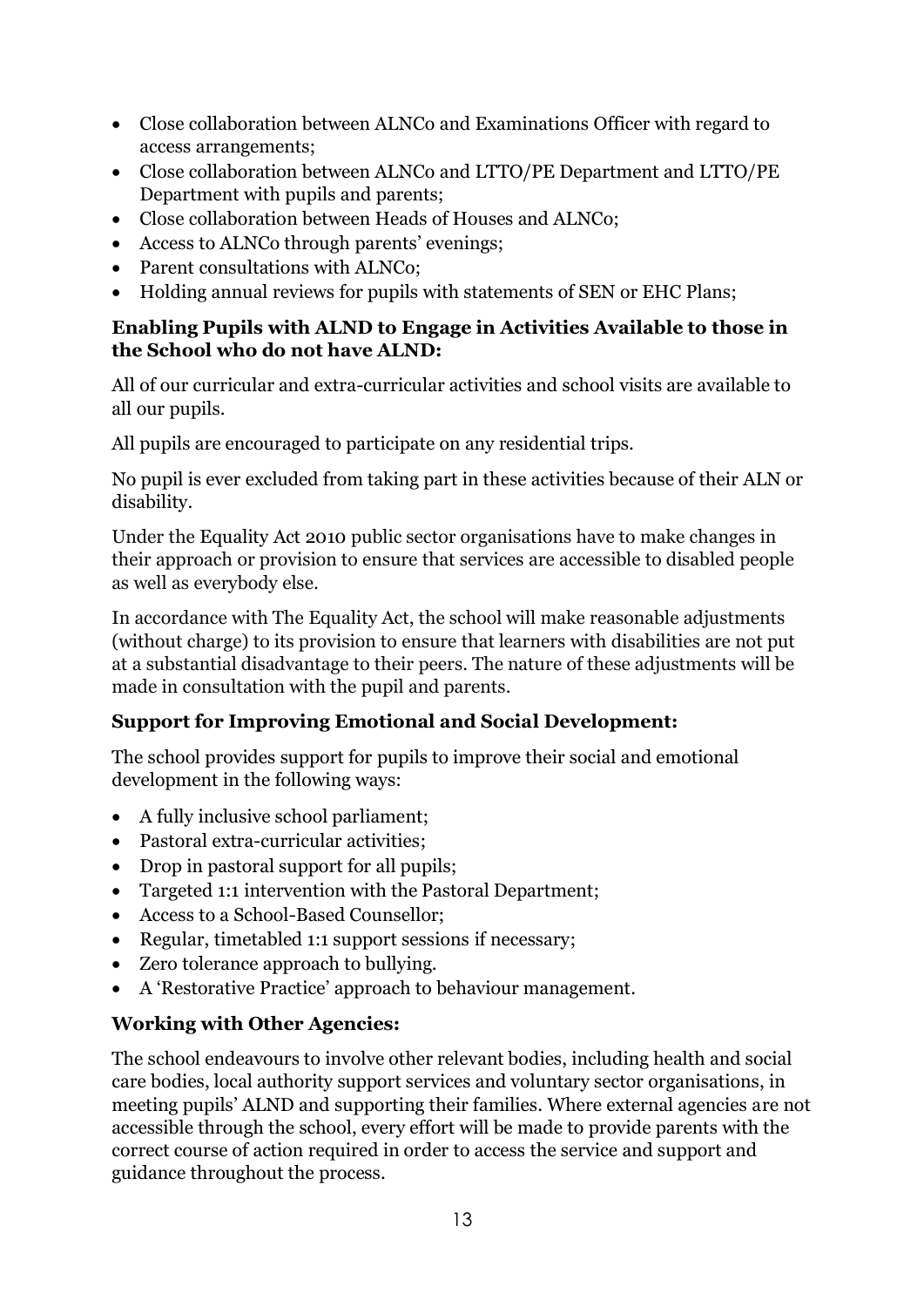#### **Complaints about ALND Provision:**

Complaints regarding ALND provision should be referred in the first instance to the pupil's designated Form Tutor and Head of House. Where appropriate, the Head of House will then notify the ALNCo who will then decide if the complaint can be actioned through the Pastoral system or referred to the school's complaints policy.

The parents of students with disabilities have the right to make disability discrimination claims to the first tier ALND Tribunal if they believe that the school has discriminated against their child. They can make a claim about alleged discrimination regarding:

- Exclusion
- Provision of education and associated services
- Making reasonable adjustments, including the provision of auxiliary aids and services

#### **Contact Details for Raising Concerns:**

If a parent or guardian develops a concern about their child, regarding their progress or ability to fully access the curriculum (whether it be a short term or long term concern) the first point of contact should be their child's Form Tutor and/or Head of House. Contact details for Head of House are available in the termly parental information booklet.